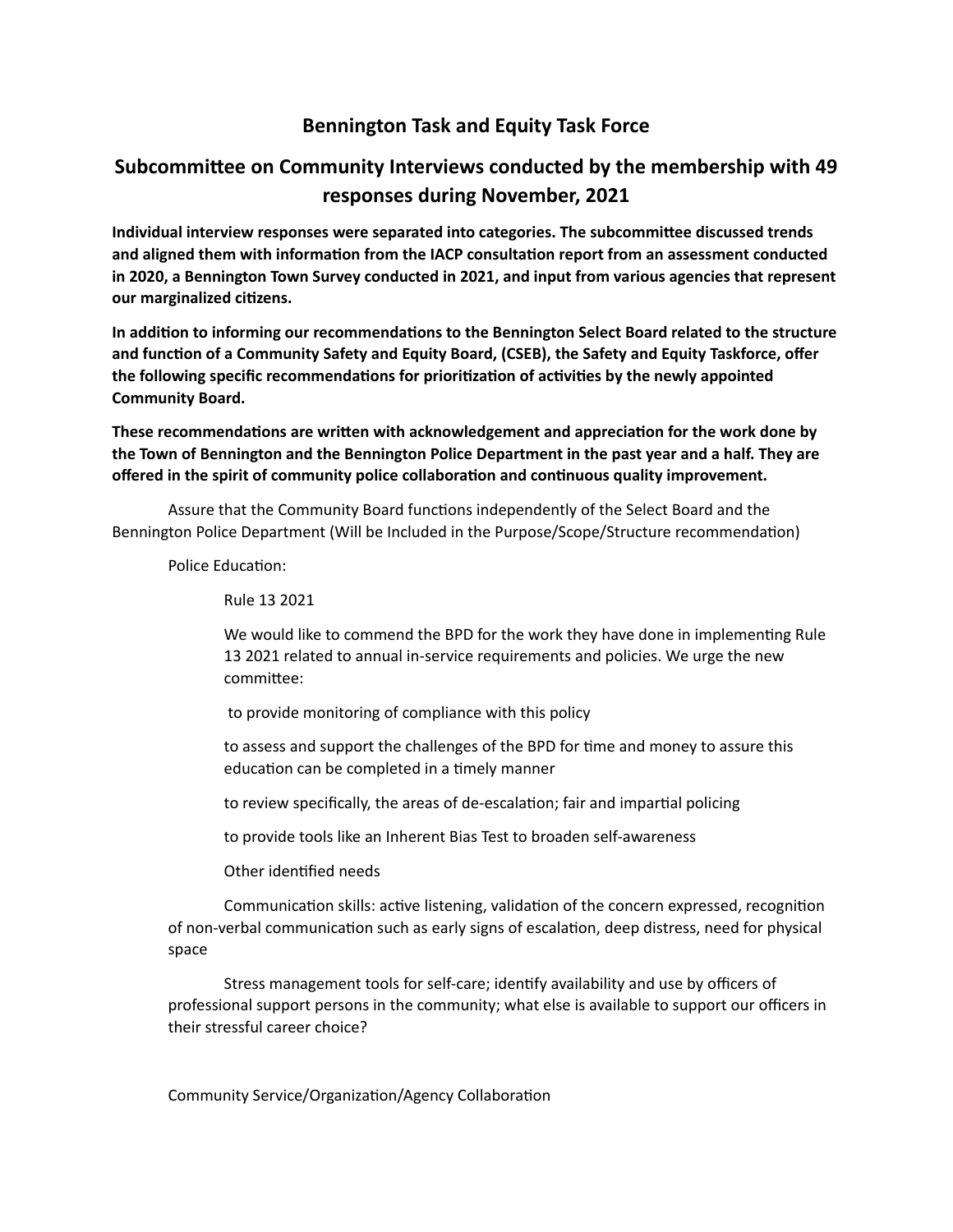The BPD has made many efforts to provide programs at a number of formal group events, informal conversations with some marginalized persons on the street, and presentations to groups when invited by agencies. Based on what we heard, we recommend continued brainstorming, acknowledging the practical limitations of staff, on how to extend these outreach programs, including examining the possibilities of providing more visibility on the streets.

Community Agency education: support the BDP in how they might get efficient education about every town agency/organization, regardless of their size, specific to their services. The organizations believe this will provide them with relevant referral information that is not specifically a policing issue. Introductions of new officers and members of the department has been suggested. Consider how the agencies may support the BPD, ex. In education, stress reduction, providing written resources to use as hand-outs. 

## Policies/Procedures

We recommend a careful review of the citizen/police complaint policy to include:

Assuring a way for all citizens to have a method of lodging a complaint other than directly through the BPD: consider availability of a confidential email address to the Community Board members; paper copies available at agencies who may be of assistance in filing and submitting a paper complaint; a locked public drop box that could be accessed weekly or biweekly by a Community Board member 

Assuring there is a checklist of expectations to be completed by the BPD to fairly complete an investigation, including reporting back to the complainant throughout, and/or at least, at the conclusion of the investigation; the policy should include a time table for completing the investigation with clear expectations related to a response/resolution.

To provide oversight of the process, assure that the CSEB is made aware of every complaint at the time it is made and has access to all information related to the complaint; monitors the timeliness of completing the investigation and reviews that all steps were followed fairly for every formal complaint; reviews demographic information and monitors for trends and reasonable outcomes.

Provide public education related to filing a complaint, including the difference between, and the expectations for, lodging an informal and a formal complaint

Address multiple learning styles...ex. on the town website, on the BPD website, in the town offices, in local organizations who may assist citizens with filing a complaint; education should include information about the complaint review by Community Board to help instill trust about transparency of the complaint process.

Assure that all persons responsible for receiving a complaint have been appropriately educated, including but not limited to: using a respectful approach in explaining the difference between formal and informal complaints and what should and should not be expected for each; assisting the complainant in completing the report

Offer the opportunity to complete a section on demographics—explaining its use in monitoring fair and equal treatment for all